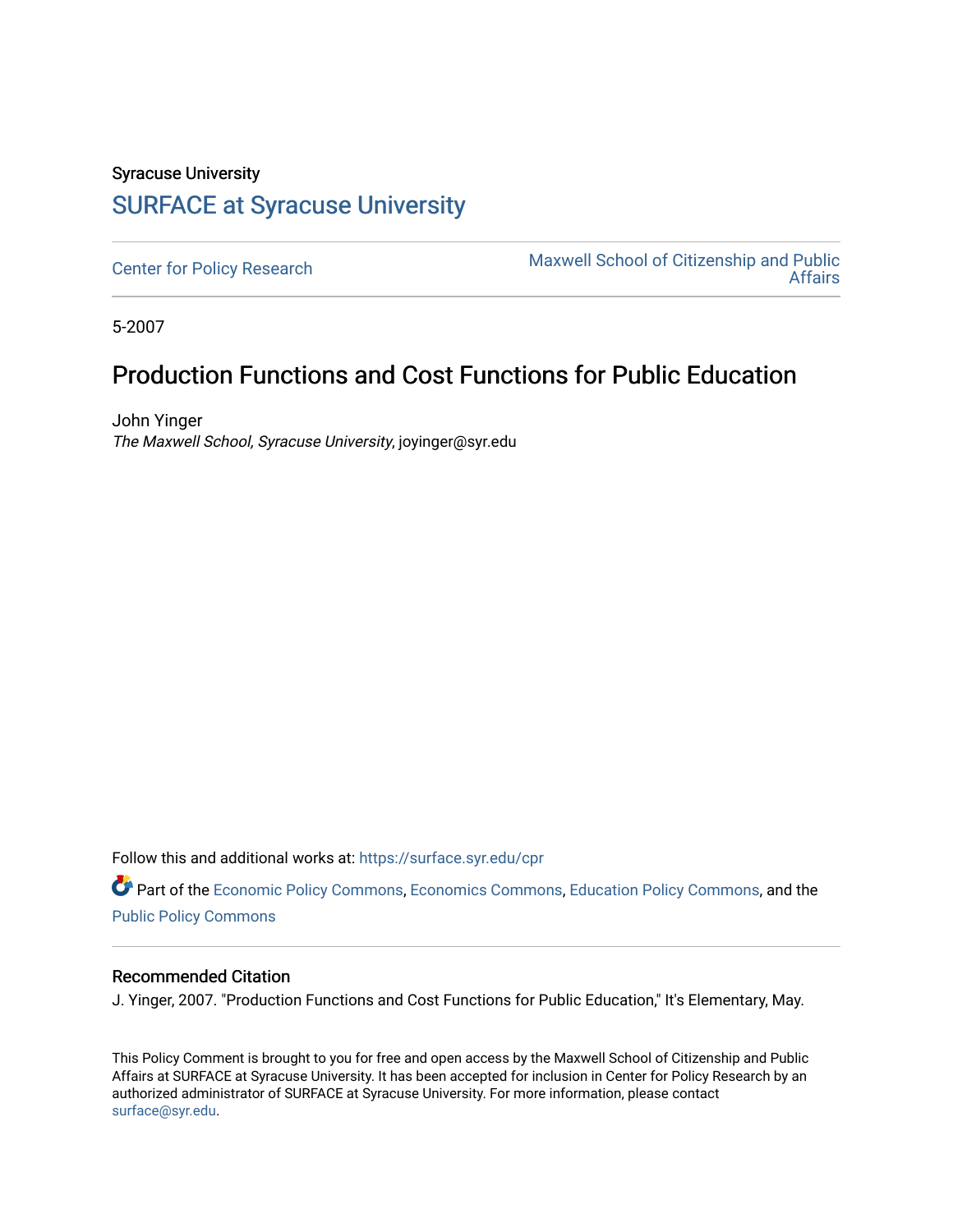It's Elementary

A Monthly Column by EFAP Director John Yinger May 2007

## **Production Functions and Cost Functions for Public Education**

Economists study the production of a good or service using two closely related tools: production functions and cost functions. A production function shows the outputs that can be produced with various combinations of inputs. A cost function show how much it costs to produce various output levels given input prices.

These two tools are widely used in studying public education. Dozens of scholars have used education production functions to estimate the impact of a policy, such as smaller class sizes, on student performance (the output). Many other scholars have studied the cost of reaching various levels of student performance, given the wages that must be paid to attract teachers of a given quality (often called the opportunity wage).

A cost function is derived from a production function, but these two tools have different strengths and weaknesses in studying education. Production functions are ideally suited to studying the impact of school programs on performance in a sample of individual students. In this case, classroom-level inputs can often be observed and scholars can obtain a precise picture of the factors that influence student performance. Cost functions, which require information on spending but not on inputs, are ideally suited to studying educational production at the school district level. They can estimate the impact on the amount a district must spend of average district performance, the share of students in various cost categories, and the opportunity wage.

<span id="page-1-0"></span>Although the properties of these tools are well known, they are sometimes misused. A recent example of this type of misuse comes from the 2007 Convention of the American Education Finance Association, which took place in Baltimore in March. One session at this conference featured a debate between Michael Rebell, Director of the Campaign for Educational Equity, Teachers College, Columbia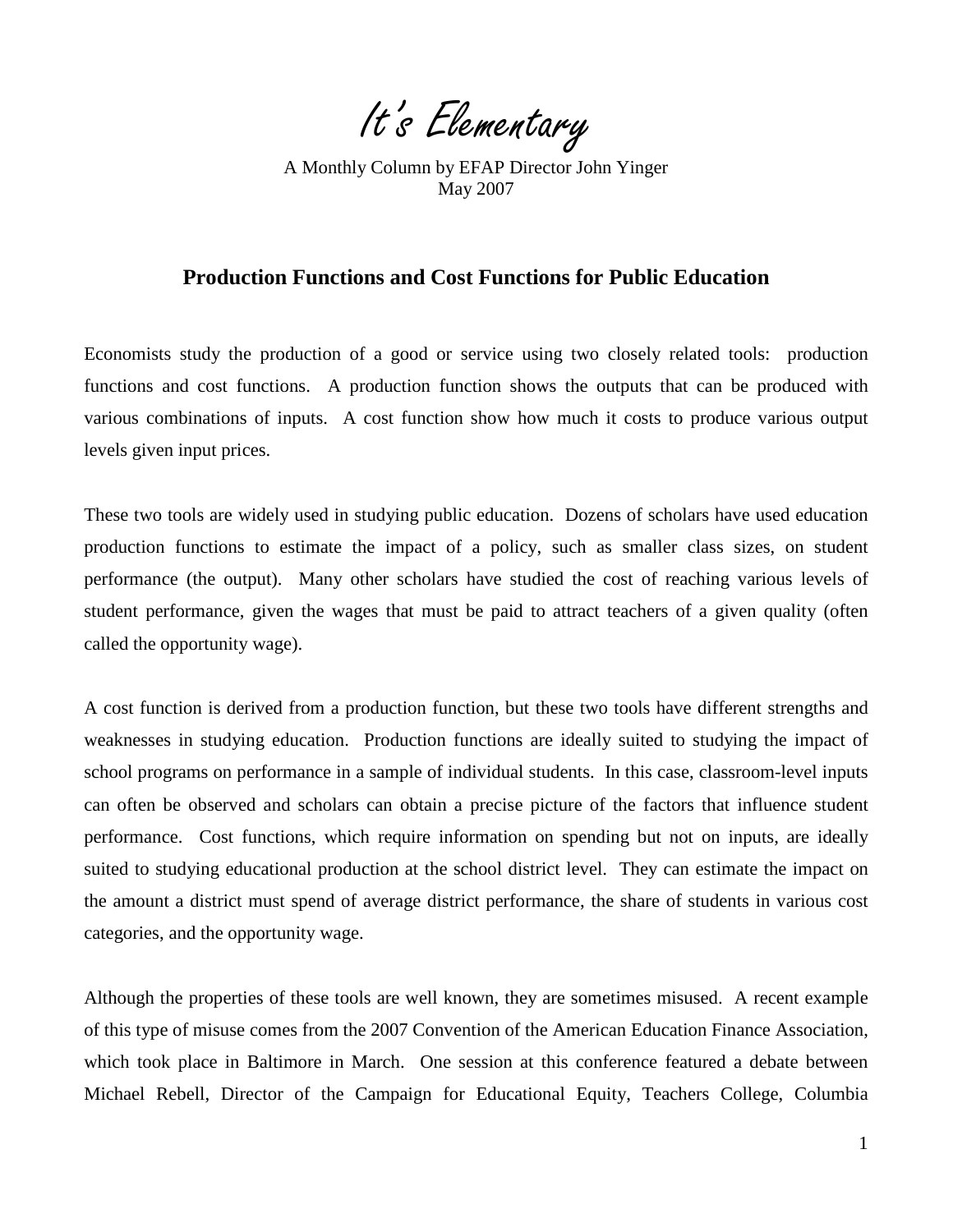University, and Eric Hanushek, a well known education scholar who is has a position at the Hoover Institute at Stanford University, on "The Role of the Courts in Legislating Adequacy."

During this debate Dr. Hanushek contrasted results from the cost and production function approaches using data on school districts in Missouri. Because these two approaches give very different answers for the cost of achieving any given performance standard, Dr. Hanushek argued, it was not possible to determine such costs in any meaningful way. Mr. Rebell took a different position, namely that courts can make an informed decision about the likely cost of achieving adequate student performance.

The principal problem with Dr. Hanushek's argument is that his use of production functions was not valid. To be specific, Dr. Hanushek's production function tried to explain average student performance in a district as a function of spending per pupil in the district, not as a function of the district's inputs. This is a crucial error. The use of spending as the explanatory variable requires several unreasonable assumptions, the most important of which is that every dollar of spending per pupil is assumed to have the same impact on average student performance as any other.

According to this assumption, for example, a dollar of spending on teachers must have the same impact on student performance as a dollar of spending on classrooms or a dollar of spending on administrators.<sup>1</sup> This assumption is not required, of course, when individual inputs (teachers, classrooms, administrators) are directly included in the analysis, but it is required when spending is included instead of separate inputs.

Because this assumption is so unreasonable, it leads to unrealistic results. According to Dr. Hanushek's "production function" regression, the impact of a dollar of spending on student performance was close to zero, so the spending required to bring student performance up to a Missouri's standards was close to infinite. This result reflects Dr. Hanushek's error, not the reality of the situation.

Dr. Hanushek also presented a cost function analysis, which implied that adequacy could be achieved with a tiny increase in spending. Based on the contrasting results from his "production function" and cost function analyses, he then concluded that reasonable estimates of the cost of achieving adequacy

<span id="page-2-0"></span> $\overline{a}$ 

 $1$  One (absurd) implication of this assumption is that all combinations of inputs that cost the same amount, from all teachers and no classrooms to all classrooms and no teachers, are equally productive.